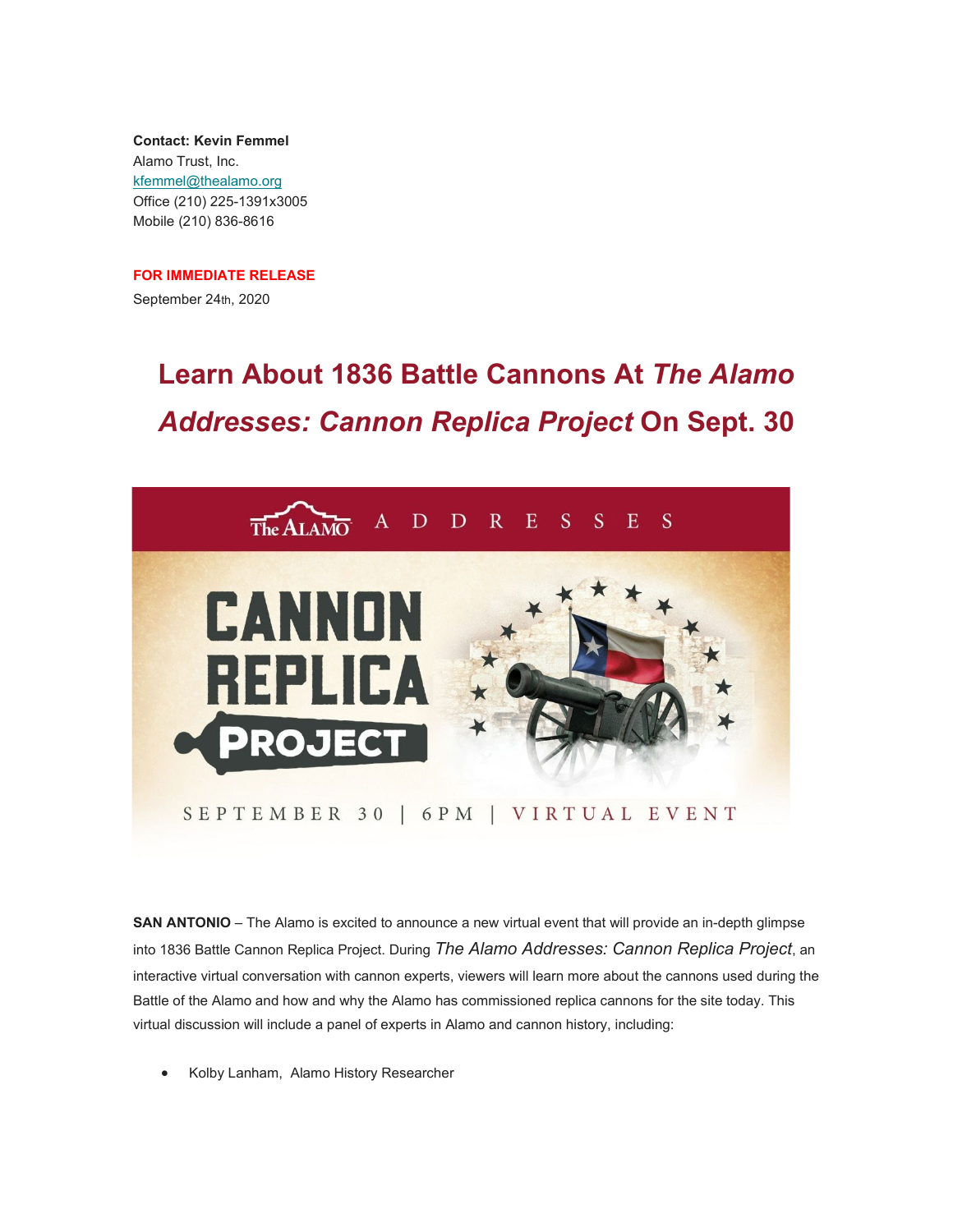- Kristi Nichols, Alamo Director of Archaeology, Collections, and Historical Research
- Ernesto Rodriguez, Alamo Curator
- Pam Rosser, Alamo Conservator



*The first two Cannon replicas on display in Alamo Plaza.*

The 1836 Battle Cannon Project will see high-quality, historically-accurate replicas placed in the vicinity of the Alamo's Main Gate and Palisade, where the historical record says they were likely located during the battle. Set for completion in 2021, the first two replicas of iron 4-pounder cannons are now available for the public to view in Alamo Plaza. Learn more about the history of the Alamo Battle Cannons, the research, and the process of creating these stunning 1836 replicas.

"Unveiling the first two replica cannons on-site was just a taste of what we hope to see in the next several months," Alamo Director of Archaeology Kristi Nichols said. "More cannons with carriages are to come, and soon the public will be able to see a glimpse of how the artillery was positioned around the fort. This virtual event will be a special opportunity to learn about the exciting research about the cannons, from historical accounts to conservation efforts."

This virtual event will be held via Zoom at 6 p.m. (CST) on Wednesday, September 30th. [Tickets can be](https://nam04.safelinks.protection.outlook.com/?url=https%3A%2F%2Furldefense.com%2Fv3%2F__https%3A%2Fnam04.safelinks.protection.outlook.com%2F%3Furl%3Dhttps*3A*2F*2Ftickets.thealamo.org*2Fevents*2F886fc585-8337-e3ae-84f8-5b140120dc6b*3Futm_source*3DSan*2BAntonio*2BMedia*26utm_campaign*3Dc0b9388587-EMAIL_CAMPAIGN_2020_Board_COPY_01*26utm_medium*3Demail*26utm_term*3D0_1f2b90f7ea-c0b9388587-%26data%3D02*7C01*7Ckfemmel*40thealamo.org*7Ce22867d732c74ae5569d08d85ffe9cc5*7Cf9de3f16425b4254b2dafc5ccd0420ed*7C0*7C0*7C637364894478721211%26sdata%3DA7BsS3UPKp7wYPYqe53K8hZBHNtE5tIuO2sdrU*2Bn5cM*3D%26reserved%3D0__%3BJSUlJSUlJSUlJSUlJSUlJSUlJSUlJSUlJQ!!KdvXE0Mailv0sVgoF6U!RhkO2d8U_pBMfziMA_Qw0ArcnEB2Cf7vFi6cvtgJddgWx1VnXDd0XvO6XEBsE2qtTNMpTMdK%24&data=02%7C01%7Ckfemmel%40thealamo.org%7C46f12184da9f44b73c9c08d8600b42cf%7Cf9de3f16425b4254b2dafc5ccd0420ed%7C0%7C0%7C637364948805722715&sdata=%2Bbh4lIH0INeSxNEdgPY644qCKiSP0Ludr8hbE1G%2B%2FqI%3D&reserved=0)